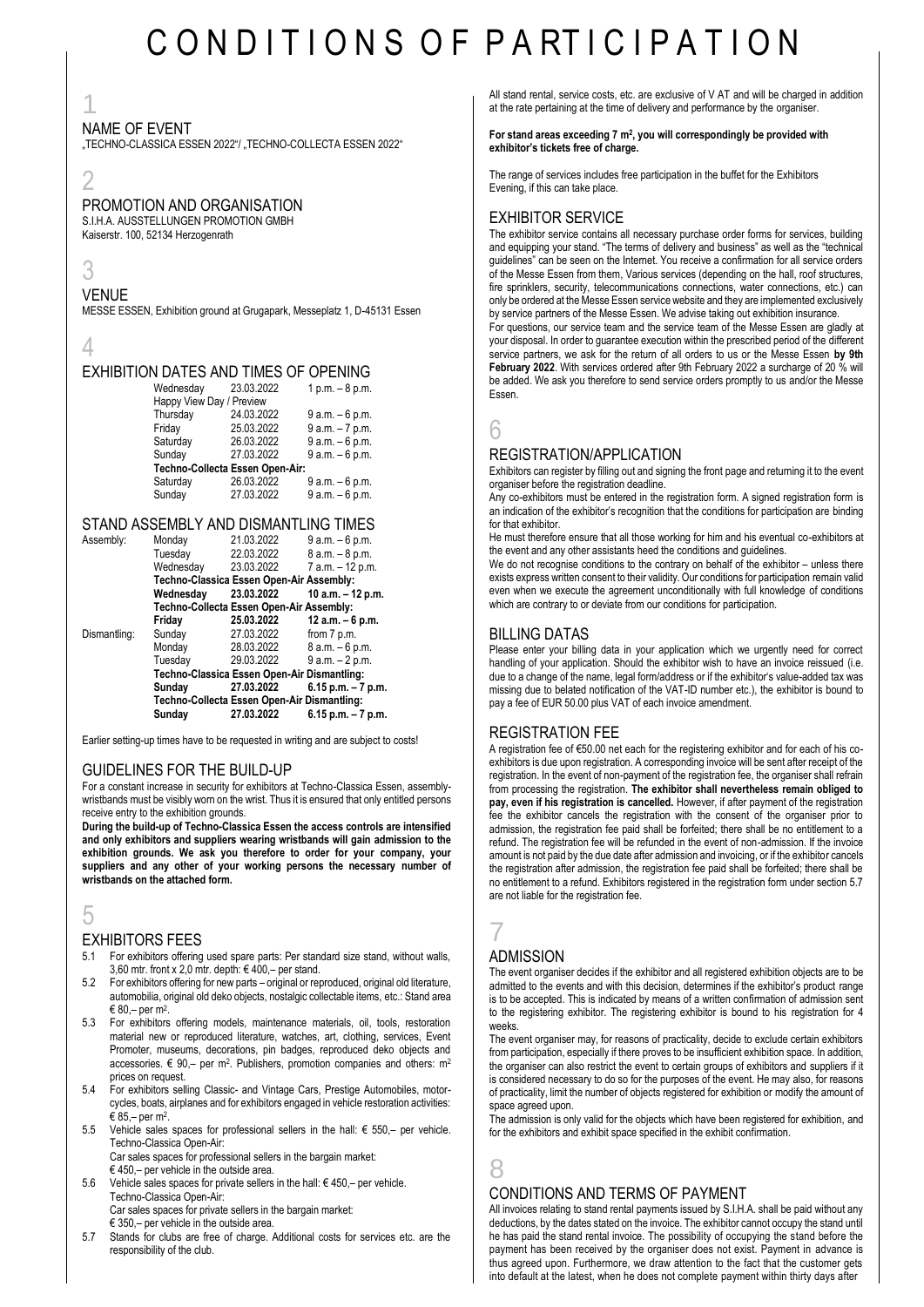# C O N D I T I O N S O F P A RT I C I P A T I O N

the due date and receipt of an invoice (§ 286 paragraph 3 of the German Civil Code). Bills for miscellaneous services or for supplies ordered separately are due at the time the services were rendered or the supplies provided, by the date of invoice at the latest. If we have not received the payment by the due date and after one reminder we are entitled according to the agreed conditions of participation, but not obliged, to let the stand to another exhibitor. There is no need for a further communication to be sent to the exhibitor. In this case the payment obligation of the exhibitor shall, however, continue to exist, insofar as the lease was not completed successfully and the payment was not made by the new exhibitor for the same amount, to which the original exhibitor had contracted himself to us. Further damage claims remain reserved towards the exhibitor.

To ensure that this requirement is met, the event organiser reserves the right to exercise his legal landlord's lien on all of the exhibitor's objects for exhibition and other equipment in the exhibition space, insofar as these objects are owned or conditionally owned by the exhibitor.

The event organiser reserves the right to realise the value of the seized goods by means of direct sale, after previously sending a written announcement of such to the exhibitor's last-known address.

The event organiser will not assume any liability for damages incurred to the seized goods – except in the case of specific intent or gross negligence.

# 9

#### WITHDRAWAL AND NON-PARTICIPATION

After the admission has been granted, the exhibitor must, except for item 10, pay the full rental fee to the event organiser, even if he decides to withdraw from the agreement or not to participate in the event. In such a case, the event organiser also reserves the right to exercise a claim for damages against the exhibitor. If the event organiser succeeds in renting out the exhibition space to another party, he can demand from the original exhibitor withdrawing from the agreement a flat payment to cover the claim for damages, amounting to 25 % of the exhibition space rental fee specified in the bill, for the purpose of providing compensation for expenses incurred and the extra effort required to rent out the space again. The exhibitor withdrawing from or not participating in the event reserves the right to prove that the actual damages incurred by the event organiser are lower than the flat payment.

The event organiser is permitted to reverse the admission (cancel the agreement) and rent out the exhibition space to another party if

a) the rented exhibition space is not recognisably occupied 24 hours before the trade fair is to open at the latest:

the exhibitor fails to meet a second deadline of 2 weeks after the first deadline, if he has failed to pay the rental fee for the exhibition space by the original deadline set; c) the event organiser is subsequently made aware of reasons why the exhibitor should not be admitted, if these reasons would have been sufficient to justify non-admission of the exhibitor in the first place;

d) the event organiser's domestic authority is violated,

e) the registering person himself provides another important reason for cancellation.

In these cases as well, the event organiser reserves the right to exercise a claim for damages against the exhibitor. In addition, the exhibitor is required to pay the rental fee for the exhibition space in full if the event organiser has a justified reason to cancel the agreement.

The event organiser can require the exhibitor to remove any objects from the exhibition space which were not included in the registration, or if he finds them a nuisance or danger or in any other way unsuitable for the operation of the trade fair. If this request is not met with full cooperation on the part of the exhibitor, the event organiser is permitted to remove the above-mentioned objects without any warning at the cost of the exhibitor.

In this case, the regulations for payment of the rental fee and claim for damages described in the previous paragraph are valid.

# 10

#### OTHER CIRCUMSTANCES

(1) The Organiser shall be entitled to relocate the Fair for good cause, to shorten its duration, to close it temporarily or to cancel it altogether. In particular, cases of force majeure shall be deemed to be an important reason in this sense, to which the parties expressly also include the case that the fair may not be held at all due to official requirements in the course of the Corona pandemic, or only under considerable restrictions, for example in connection with the requirements to be met for hygiene regulations.

(2) The organiser is obliged to inform the exhibitor immediately in written form if the trade fair is relocated, shortened in duration, temporarily closed or cancelled altogether in accordance with para. 1.

(3) If the organiser relocates, shortens or temporarily closes the trade fair in whole or in part in accordance with para. 1, this contract shall be deemed to have been satisfied for the changed period, unless the exhibitor objects to the change in written form to the organiser immediately after the latter has been notified.

(4) In the event of cancellation of the trade fair by the organiser in accordance with para. 1, the mutual obligations to perform shall lapse; the organiser shall refund to the exhibitor any payments already made by the exhibitor insofar as the organiser has not yet rendered the consideration owed for the exhibitor's performance. If the trade fair is relocated in accordance with paragraph 1, the agreed prices and the mutual obligations to perform shall continue to apply for the changed period. If the organiser has to shorten or close an event that has already begun in accordance with para. 1, the exhibitor shall be entitled to a refund of the stand rental in the amount of the proportion corresponding to the ratio of stand usage time and downtime. Any further claims by the exhibitor or registrant, e.g. for damages, are excluded.

### 11

#### OPERATING FACILITIES

Telephone, electricity and water connections are available to the exhibitor in the exhibition halls on request. Only contract companies authorized by the organiser may connect the exhibitor, and at his costs.

# 12

#### DUTY TO ENSURE SAFETY, PROTECTION AGAINST **ACCIDENTS**

The exhibitor is exclusively responsible for the obligation to safeguard traffic for the exhibition space he has rented; the exhibitor is therefore responsible for any damages incurred to a third party in his exhibition space.

The exhibition object must suit the overall plan and image of the exhibition. The event organiser reserves the right to forbid the construction of unsuitable or insufficiently equipped exhibits and modify these at the cost of the exhibitor. In such a case, the exhibitor remains obliged to pay the full rental fee.

The exhibit must be well-equipped and staffed by qualified personnel for the duration of the event and during all of the prescribed opening times. The construction of the exhibit must be completed by the final construction deadline at the latest, and the exhibit space cleared of packaging materials. The removal of exhibit goods and the taking down of exhibits is not permitted before the end of the event.

The name/company and address/office of the exhibitor must be displayed clearly in the exhibit space.

If the exhibitor wishes to exceed the set height limits for the exhibits, this must be approved by the event organiser. The same holds for the exhibition of particularly heavy exhibit objects, for which foundations or special devices are required.

After the end of the event, any basic construction material supplied by the event organiser is to be returned undamaged and the space returned to its original state. Compensation must be provided by the exhibitor for damages incurred due to improper handling or not reported immediately following their occurrence. Exhibition goods which are still located on the exhibition space after the deadline for taking down the exhibit has passed can be removed and stored at the cost of the exhibitor.

# 13

#### INSURANCE, LIABILITY, SECURITY, CLEANING AND **REMOVAL**

General security for the trade fair and exhibition grounds is provided by those contracted to do so by the event organiser. The liability regulations explained in item 12 are not affected by the presence of general security personnel.

The exhibitor is strongly urged to arrange for the supervision of his exhibit and exhibit objects himself, and to prevent damages by means of suitable insurance protection. At night, any valuable, easily removable objects should be locked up.

The event organiser is not liable for the loss of any objects – except in the case of specific intent or gross negligence.

The promoters accept no liability in this matter, nor do they accept liability for damages which may be adduced to structural defects, rain etc. The promoters have taken out liability insurance for their legal liability. The exhibitor is included in this insurance policy, but only on a subsidiary basis with regard to his own liability insurance. The liability insurance covers exclusively third party damages. Persons on the stand employed by the exhibiting company are not included. Nor does insurance cover extend to exhibition catering facilities or special services not operated by the promoters.

All liability claims are to be reported promptly to the promoters. If the exhibitor wishes to have additional personnel for his exhibit space, then he must, at his own cost, make use of the security services contracted by the event organiser. The event organiser is responsible for the general cleaning of the grounds and hall corridors. The cleaning of the exhibit space is the responsibility of the exhibitor; it must be completed daily before the opening of the event. The exhibitor should make use of the cleaning company contracted by the event organiser. If the exhibitor chooses to use his own cleaning staff, their presence on the grounds is limited to one hour before and after the daily opening times for each event.

### 14

#### MEDIA FLAT RATE

By registering, the exhibitor gives his/her consent to a company entry for him/herself and the co-exhibitor(s) in the official list of exhibitors. The compulsory entry includes the complete address (incl. telephone, fax, e-mail and website) in the directory. The costs for the compulsory entry amount to € 75 plus VAT and will be charged to the exhibitor by the organiser. Notifications of the details of the compulsory entry must be made by the deadlines stated in the letters requesting this information.

In the event of non-compliance with these deadlines and/or registration/admission after this deadline, compulsory entries will be made and charged for in the list of exhibitors according to the documents available. Only admitted exhibitors and co-exhibitors will be included in the list of exhibitors and goods.

The exhibitors registered in the application form under headings 6 and 7 are not subject to compulsory registration. Clubs and associations registered under heading 7 will receive their club/association name and stand number free of charge as an entry. All other desired entries must be ordered for a fee. Exhibitors will be informed in detail about the further conditions of entry and insertion at a later date.